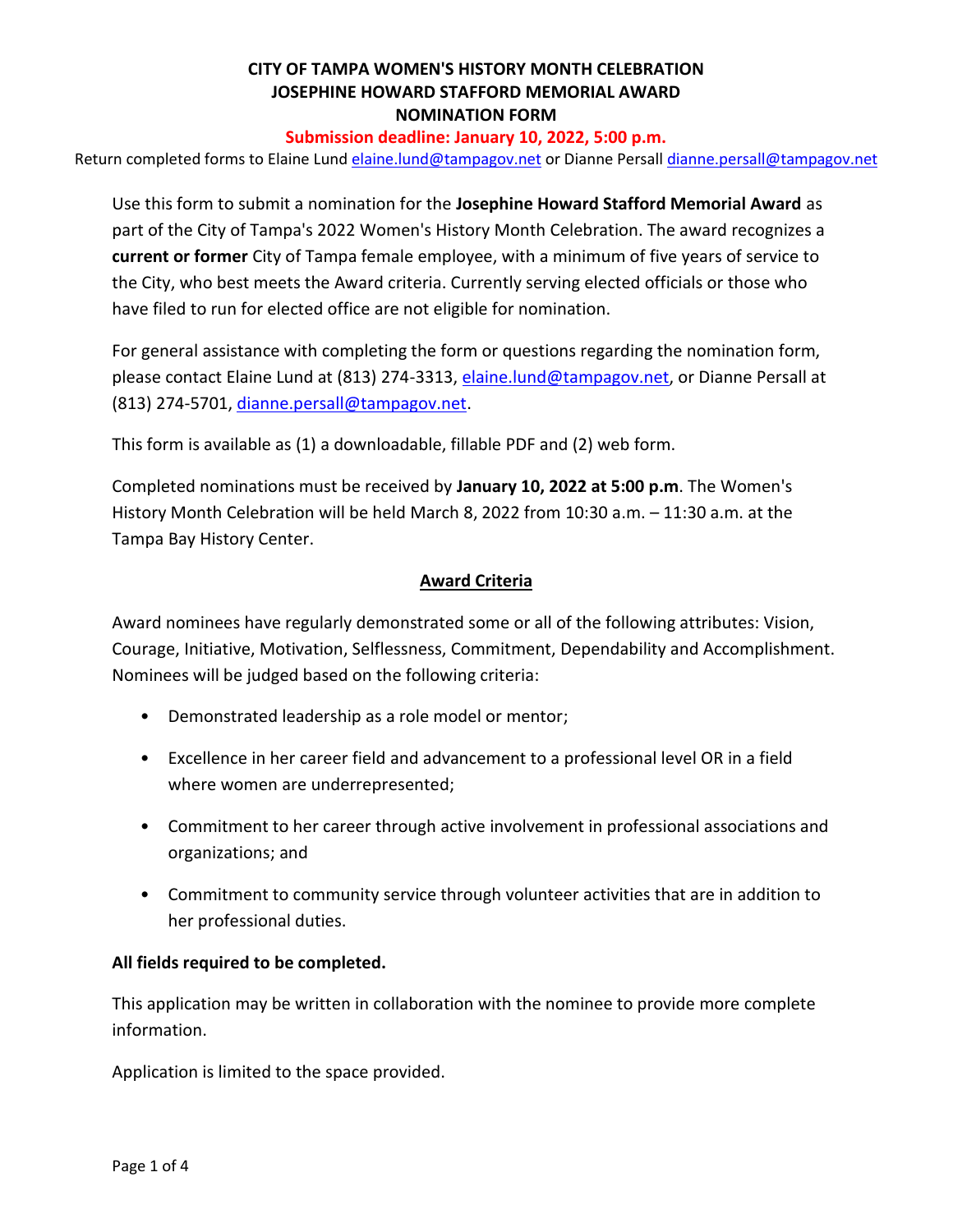### **Submission deadline: January 10, 2022, 5:00 p.m.**

Return completed forms to Elaine Lund [elaine.lund@tampagov.net](mailto:elaine.lund@tampagov.net) or Dianne Persal[l dianne.persall@tampagov.net](mailto:dianne.persall@tampagov.net)

Attachments are limited to five pages.

#### **Nomination Submitted by**

| <b>Full Name</b>    |  |
|---------------------|--|
| Department          |  |
| Title or Position   |  |
| <b>Work Address</b> |  |
| <b>Work Phone</b>   |  |
| Work E-mail Address |  |

#### **Nominee Information**

| <b>Full Name</b>            |       |     |
|-----------------------------|-------|-----|
| Department                  |       |     |
| <b>Title or Position</b>    |       |     |
| <b>Work Address</b>         |       |     |
| City                        | State | Zip |
| <b>Home Mailing Address</b> |       |     |
| City                        | State | Zip |
| Daytime Phone               |       |     |
| E-mail Address              |       |     |
| Length of Employment        |       |     |
| Education                   |       |     |
|                             |       |     |
|                             |       |     |
|                             |       |     |
|                             |       |     |

#### **Is the nominee a current city employee?**

Yes (*)*No

**List position(s) held while with the City of Tampa**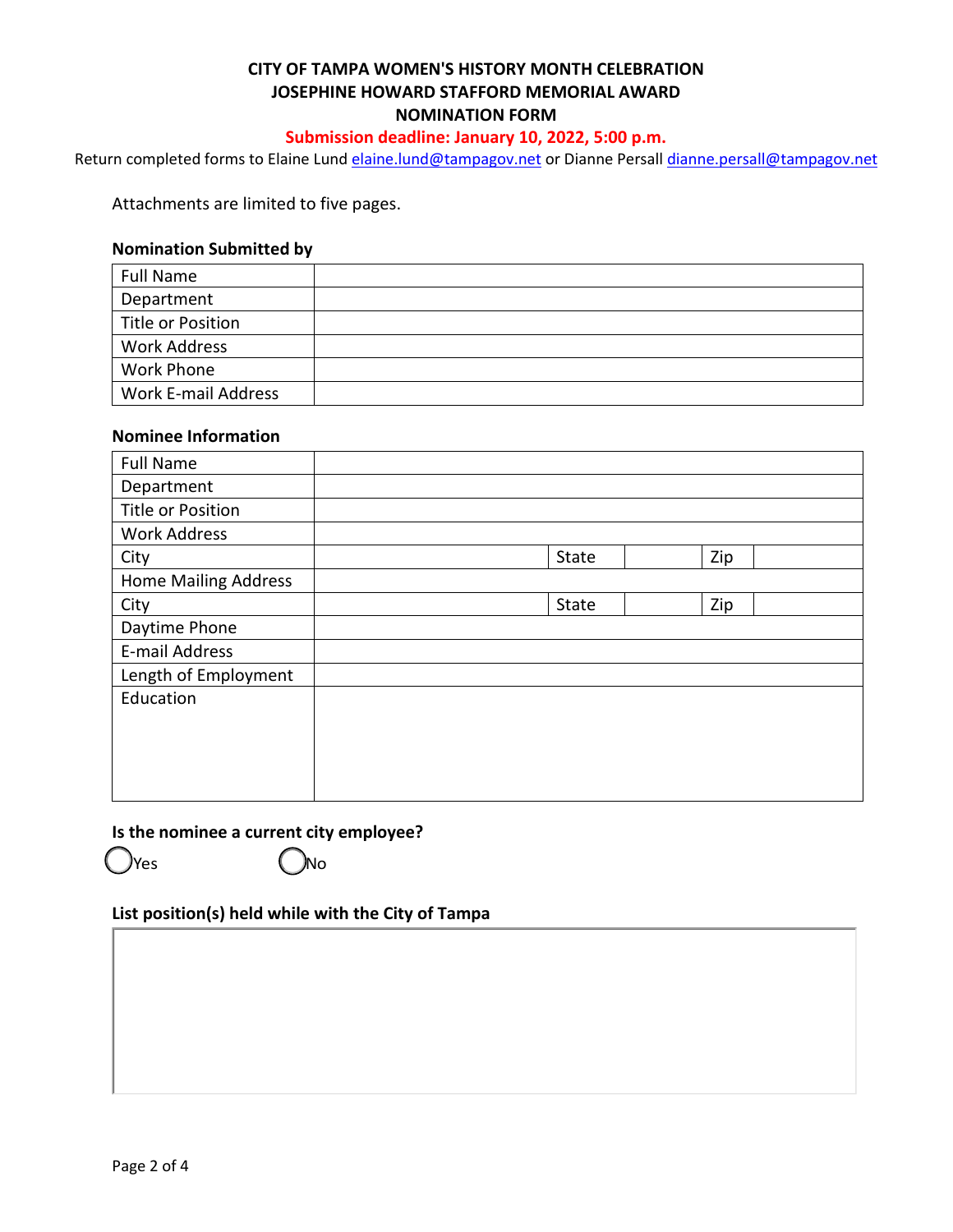## **Submission deadline: January 10, 2022, 5:00 p.m.**

Return completed forms to Elaine Lund [elaine.lund@tampagov.net](mailto:elaine.lund@tampagov.net) or Dianne Persal[l dianne.persall@tampagov.net](mailto:dianne.persall@tampagov.net)

**Explain nominee's leadership efforts and activities that have made a positive impact and that have encouraged others to view her as a role model or mentor. (40points)**

**Describe how nominee has excelled in her career field and her advancement to a professional level OR in a field where women are underrepresented. Include specific, significant contributions to the City of Tampa and our citizens. (30points)**